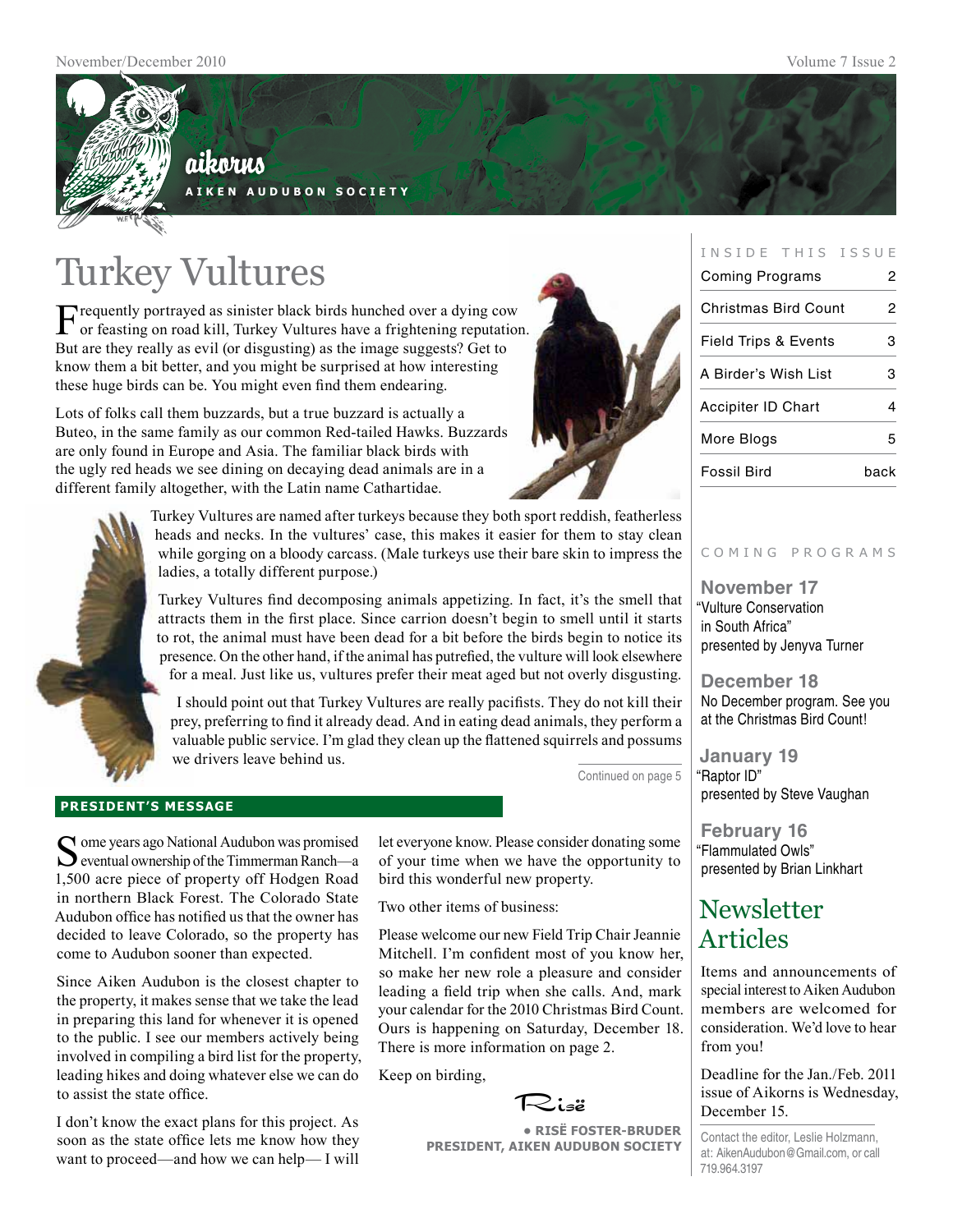#### **upcoming aiken Programs**

# November 17 • Jenyva Turner Vulture Conservation in South Africa



 $\mathbf{W}$  hen most people think of the word "vulture," not-soflattering images come to mind. Vultures have been portrayed negatively over the years; however, as vulture populations continue to disappear around the world, we need to better understand and appreciate their vital role in our world as obligate scavengers in order to conserve them.

Come learn about Colorado's own native vulture species, the turkey vulture, as well as vulture species around the world and what is being done to help protect them.

Jenyva Turner grew up in the Montana countryside, which is where she first developed her love for birds and all nature. She is currently a zoo keeper in the African Rift Valley exhibit at the Cheyenne Mountain Zoo and manages the Zoo's Cape Vulture Quarters for Conservation program.

"My first special memory of vultures was while I was growing up in Montana and just getting into bird watching. One morning, I got to witness a flock of turkey vultures at their roost, sunning themselves with their 6-foot long wings outstretched. I was in awe! Most of my very favorite moments in nature have involved a vulture in some way. I feel blessed to be able to work with vultures every day and I feel a deep connection to them. This is why I am so passionate about saving them."

**Aiken Audubon programs are free and open to the public. They are held at the Colorado State Division of Wildlife building located at 4255 Sinton Road. Coffee and socializing is at 6:30 pm and programs begin at 7 pm. Please use the back entrance.** *Note***: Sinton Road runs parallel to I-25 on the east side, between Garden of the Gods Road and Fillmore Street.**

# December 18 • Everyone! Christmas Bird Count

The Colorado Springs Christmas Bird Count will be held on Saturday, December 18. This will be the 60<sup>th</sup> consecutive year that Aiken Audubon Society will have taken part in the National Audubon Society's CBC. Our count is one of over 2,000 count areas that will be surveyed from dawn to dusk this year throughout Central and North America. Some of the Caribbean Islands, Hawaii, and several Pacific Islands are also included in the count. Each count area is a circle with a diameter of 15 miles (an area of about 177 square miles).

Our count circle is centered at the entrance to Cedar Springs Clinical Associates at 2135 Southgate Rd. Roughly, the area extends from Pulpit Rock on the north to the northern half of Fort Carson on the south; and Ruxton Ave. on the west to Marksheffel Road on the east. The count circle is divided into 17 areas, each with a count leader.

We need your help! Experience is not a requirement, only your willingness to participate. You may take part in the field counting for the full day or just in the morning or afternoon. Those of you who would like to count birds at your feeders on this day can also make an important contribution. In either case call us at the phone number listed below.

Unusual birds seen prior to the count day are also important. If you see any birds during the week leading up to December 18 that are not commonly seen, please contact us so we can pass this information along to the appropriate area count leader.

The results of all the Christmas Bird Counts across the country will be published by the National Audubon Society in a special issue of American Birds. Those field counters who pay a \$5 fee will receive this special issue.

AIKEN AUDUBON B O A R D M E M B E R S

> **President** Risë Foster-Bruder 719.282.7877

**Vice President** Frank Dodge 719.548.9863

> **Secretary** Christine Bucher 719.596.2916 baccab@aol.com

**Treasurer** Arlene Sampson 719.574.6134

**Program Chair** Debra Barnes 303.947.0566 kfoopooh@yahoo.com

**Conservation Chair** (Position open)

> **Publicity Chair** Christine Bucher 719.596.2916 baccab@aol.com

**Education Chair** Michael E. Whedon 719.243.2083 MEWhedon@gmail.com

**Field Trips** Jeannie Mitchell 719.494.1977 vancerus@earthlink.net

**Aikorns Editor/Web** Leslie Holzmann 719.964.3197 AikenAudubon@gmail.com

> **Hospitality** Arlene Sampson 719.574.6134

**Christmas Count** Ben & Sally Sorensen 719.635.1716



**• Ben and Sally Sorensen 719.635.1716**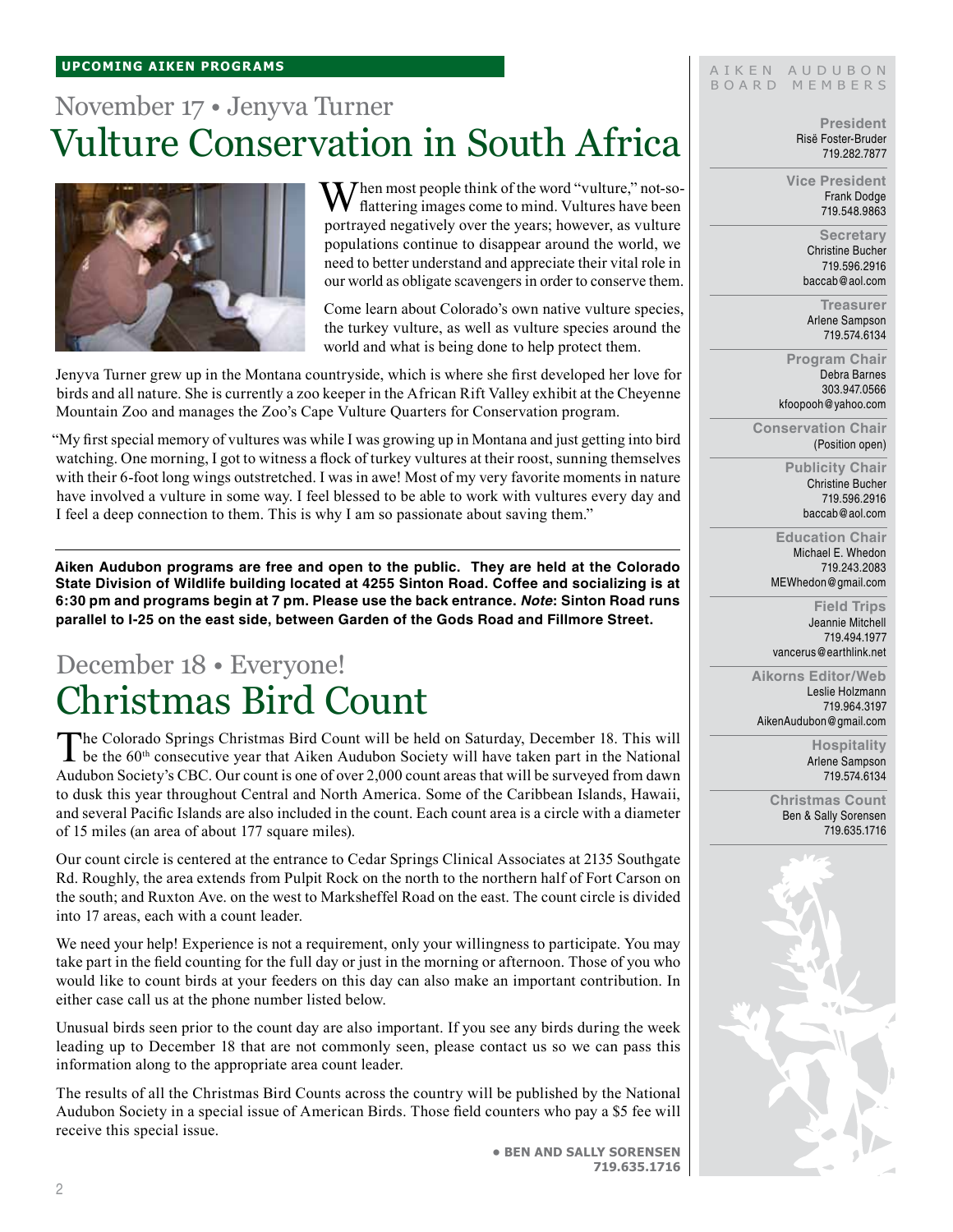#### **aiken audubon FIELD TRIPS**

**Everyone is welcome on Aiken field trips, regardless of experience level or membership in Audubon. Contact trip leader for details and to let them know you are coming. Don't forget to pack your binoculars, scope (if you have one), field guide, water, snack or lunch, hat, rain gear, sun screen, bug spray, camera(?), and some gas money for the drivers.** 

Note**: In cases of extreme weather, trips may be cancelled. If this might be a possibility, please contact the trip leader an hour before the scheduled meeting time.**

**To receive e-mailed reminders of upcoming field trips, send your name and e-mail address to AikenAudubon@gmail.com.**

**Friday, November 26, 9 – 11 am**

## Turkeys!

Join us the day after Thanksgiving for a walk in Bear Creek Canyon. We will stroll up the (closed to traffic) High Drive in search of winter residents. It is a steady uphill grade, so we can work off some of those turkey and dressing calories.

Meet by 9 am at the Bear Creek Nature Center parking lot for the short drive to the trail head.

Contact Gary Conover, 635-2505, for more information and to let him know you are coming.

#### **UPCOMING EVENTS OF INTEREST**

## **November 13, 2010 – April, 2011** Project FeederWatch

This is a wonderful chance for the entire family to get involved in a significant Citizen Science project. It's as easy as:

- 1. Put up a feeder
- 2. Count the birds that visit
- 3. Report your data to scientists

One backyard at a time, participants in Project FeederWatch are doing their part to unravel nature's mysteries—simply by sharing information about the birds that visit their feeders from November to April. The 24<sup>th</sup> season of Project FeederWatch begins November 13, although new participants can join at any time.

Participants count the numbers and different species of birds at their feeders and enter their information on the FeederWatch website.

By collecting information from all these feeders in all these backyards, scientists at the Cornell Lab of Ornithology are able to track patterns in bird populations and movement from year to year, all across North America.

To learn more about joining Project FeederWatch and to sign up, visit www.FeederWatch.org or call the Cornell Lab toll-free at 866.989.2473. In return for the \$15 fee (\$12 for Cornell Lab members) participants receive the FeederWatcher's Handbook, an identification poster of the most common feeder birds, a calendar, complete instructions, and Winter Bird Highlights, an annual summary of FeederWatch findings.

## For the latest information on field trips and events: www.AikenAudubon.com

**fun**

# A Birder's Wish List

The gift-giving season is upon us, and everyone is scratching  $\blacksquare$  their heads, trying to figure out the perfect gift for that special birder. I thought I'd make it a little easier for you and spell out exactly what I would like to receive this year.

1. Life birds. Seeing all the usual suspects is all fine and good; I appreciate the familiar ducks and finches very much. But—nothing stirs the blood like a first sight of a new species. Even if you aren't a lister, new birds are exciting. I'd like several of these, please.

2. A weather front that blows through right about the middle of May. All those migrating passerines will be happy to sit still for a bit, after all that buffeting. I don't want them so exhausted that their lives are in peril. I'd just like them tired enough to hang around while I learn their names and take their mug shots.

3. Plenty of rainfall. Not only do we need the water, but ample precipitation leads to luxuriant plant growth, which feeds a population explosion of small rodents. And that, in turn, brings in the hawks and owls. I really like hawks and owls.

4. Good news about an endangered species. The Puerto Rican Parrot has been on the endangered species list since 1967. There are only about 300 Whooping Cranes left in the world, including those in captivity. On the other hand, the numbers of Bald Eagles, Peregrine Falcons, and Brown Pelicans are growing. I'd like to hear about more birds recovering from critically low populations to once again thrive in their respective environments.

5. A hospitable birding friend in another state. While there are a few Colorado species that still elude me, I've seen most of the locals. I've been to all the nearby hotspots more time than I can count. Yes, I could go on my own, but motel rooms are expensive. I would enjoy your company and your expertise, too. Please invite me to visit you. You are welcome come birding here and stay with me as well.

6. A rare bird alert for my neighborhood. So often all the rare bird sightings are in other parts of the state—or even further afield. I'd like that Roseate Spoonbill to turn up in my neighbor's pond. (I'd settle for one in my own yard, but I'd prefer to avoid the hordes of birders that might trample my prized perennials.)

7. A bumper crop of berries. I put out seed feeders and suet, and they attract finches, nuthatches, chickadees and the like. Sometimes, however, I enjoy watching bluebirds, thrushes and waxwings. Lots of berries will invite lots of berry-eating birds.

8. Birding trips. I'm a birder; I like to go birding. I especially like to go birding with a few special people… people I like hanging around with in general… people like… you! Will you keep me company, even if you don't find birds quite as fascinating as I do?

Well, that's my list. What's on *your* wish list this year?!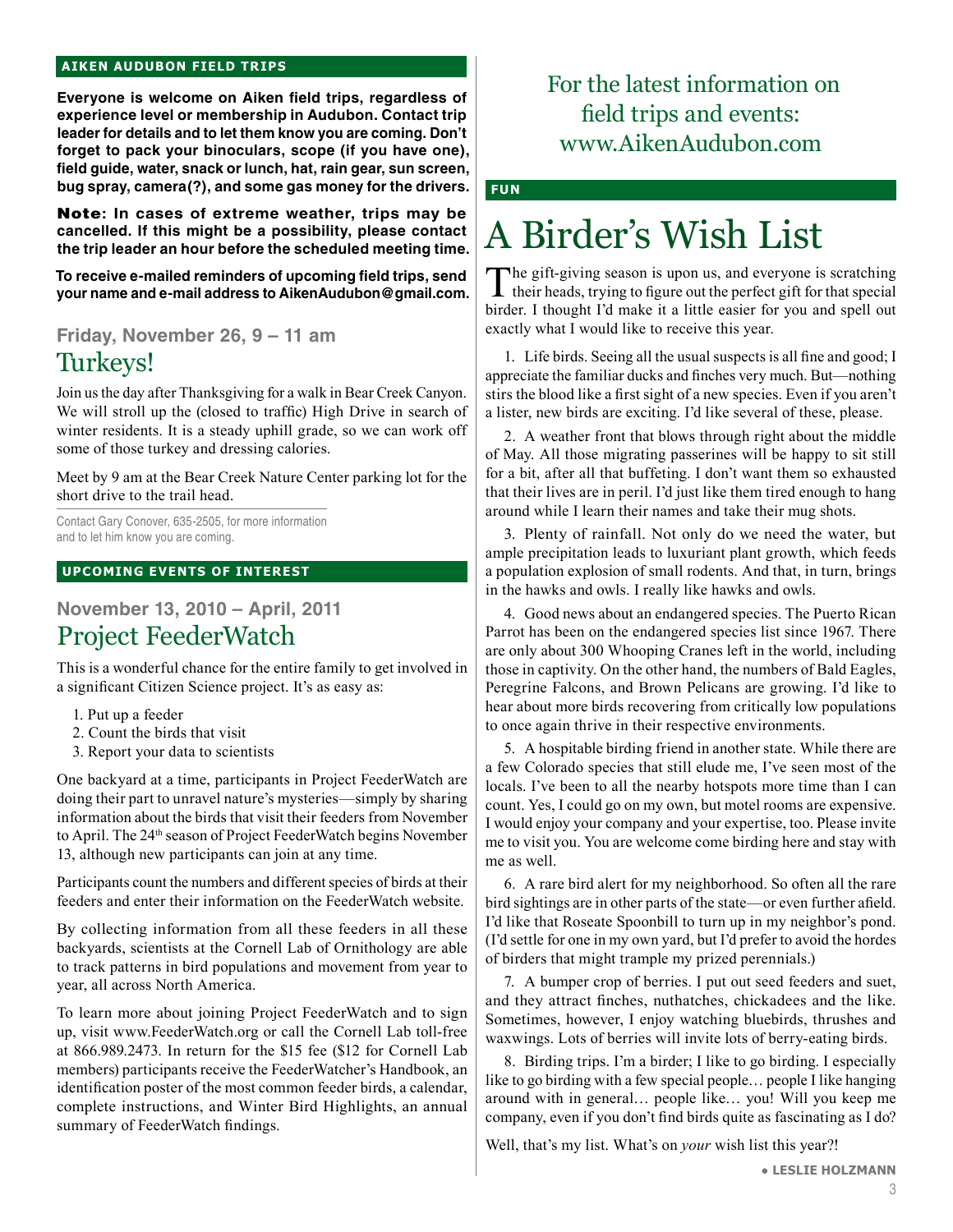## Sharp-shinned Hawks vs. Cooper's Hawks

We've all been befuddled by these look-alike Accipiters. Is it a Sharpie or a Cooper's?

Maybe this chart will help. Don Freiday has kindly given permission to reprint his "Sixteen ways to tell Sharp-shinned Hawks from Cooper's Hawks."

Don is Director of Birding Programs for the Cape May Bird Observatory. He has worked in the field of nature interpretation and wildlife biology for over 20 years, taught wildlife ecology at Rutgers University, and led birding tours throughout the United States.

Be sure to visit Cape May's blog: cmboviewfromthecape.blogspot.com for more helpful ID tips.

And if identifying other raptors have you pulling your hair out, don't miss Steve Vaughan's annual Raptor ID program on January 19.

> **Chart © Copyright 2010 Don Freiday and New Jersey Audubon's Cape May Bird Observatory. Originally published on http://cmboviewfromthecape. blogspot.com. Used with permission.**

|                 | Sharp-shinned                                                                                                          | <b>Cooper's Hawk</b>                                                                                               |
|-----------------|------------------------------------------------------------------------------------------------------------------------|--------------------------------------------------------------------------------------------------------------------|
|                 | Hawk                                                                                                                   |                                                                                                                    |
| 1               | Small head projects only slightly<br>ahead of wing                                                                     | Large head projects prominently                                                                                    |
| $\bf{2}$        | Wings jut forward at wrist, head<br>lost in valley                                                                     | Wings straighter; "just back from Dr.<br>Cooper"                                                                   |
| 3               | Square or notched tail with narrow<br>gray tip (occasionally round)                                                    | Rounded tail with broad white tip<br>(unless worn)                                                                 |
| $\overline{4}$  | Trailing edge of wing less straight,<br>bulge at secondaries                                                           | Trailing edge straighter                                                                                           |
| $\overline{5}$  | Tail appears shorter                                                                                                   | Tail appears longer                                                                                                |
| 6               | Snappy, rapid wing beat, hinge at<br>body and wrist                                                                    | Stiff, slow wing beat; hinge at body                                                                               |
| 7               | Tight circles when soaring, frequent<br>little adjustments                                                             | Wide circles when soaring, fewer<br>adjustments                                                                    |
| 8               | Unsteady in wind                                                                                                       | Steadier in wind                                                                                                   |
| 9               | Juvenile: Thick, noodle-y breast<br>streaks cause breast/belly to look<br>dirty, less pale back spotting on<br>average | Juvenile often hooded appearance; fine<br>dark streaks, belly whitish; more black<br>spots on average; golden nape |
| <b>10</b>       | Adult: no cap                                                                                                          | Adult: capped appearance                                                                                           |
| 11              | White under-tail coverts reduced<br>or not visible                                                                     | White under-tail coverts sometimes<br>prominent                                                                    |
| 12              | Small feet, thin legs                                                                                                  | Big feet, thick legs                                                                                               |
| 13              | Tail slightly cocked up when gliding                                                                                   | Tail straight out when gliding (kestrel<br>straight too)                                                           |
| <u> 14</u>      | Usually does not perch on posts                                                                                        | Will perch on flat top of posts                                                                                    |
| $\frac{15}{16}$ | Rarely hunts open habitats like dunes<br>and fields                                                                    | Will hunt open habitats                                                                                            |
|                 | Overall cold tones on juvenile                                                                                         | Overall warm tones on juvenile                                                                                     |



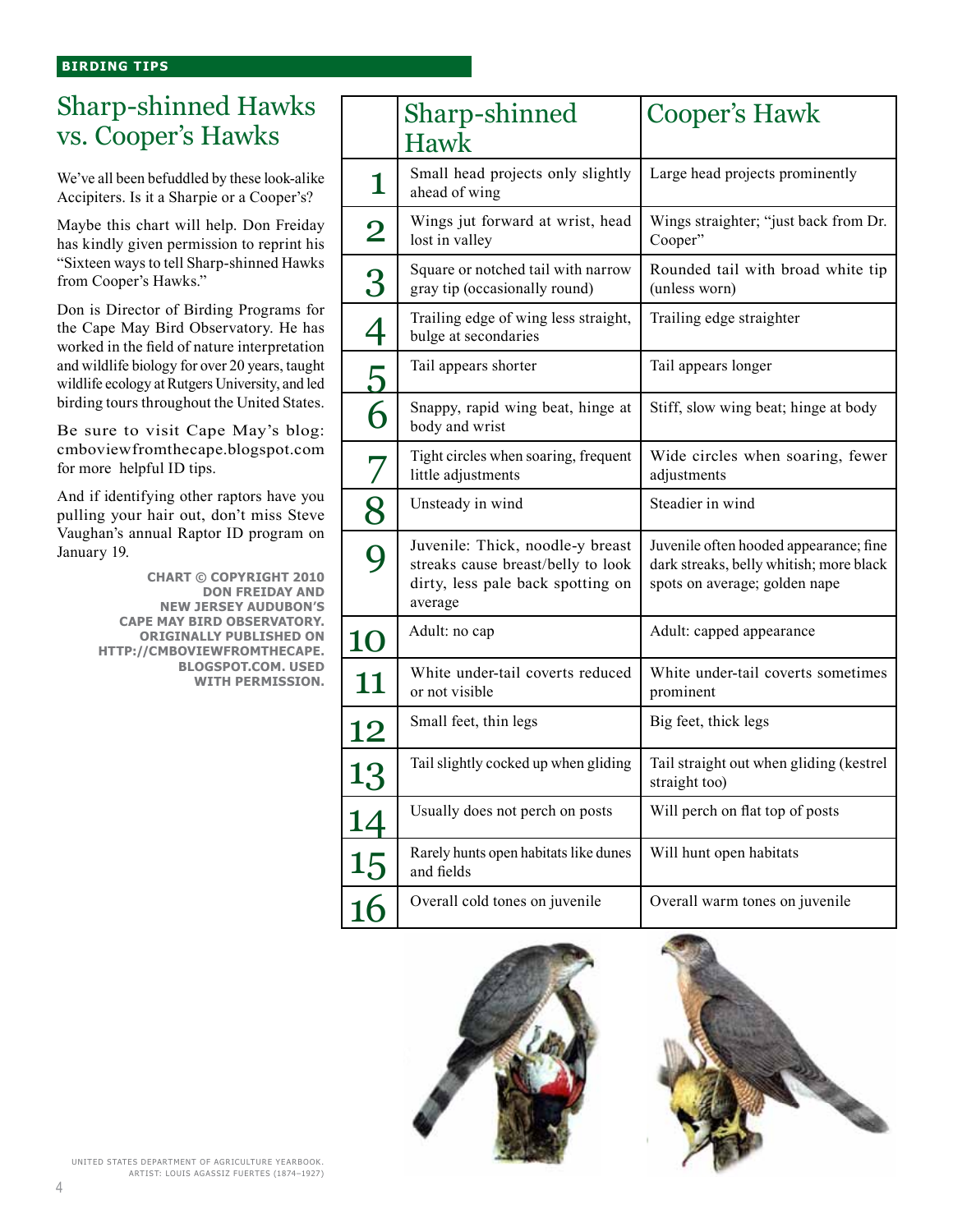#### **Turkey Vultures, cont'd from front page**

Vultures are pretty lacking when it comes to social graces. For one, they lack a syrinx (the organ most birds use to make their various sounds). As a result, Turkey Vulture conversation is limited to grunting and hissing.

They also have a thing about throwing up. Turkey Vulture chicks are pretty helpless when they hatch, and the parents take turns regurgitating food for them. Apparently, they find this habit-forming. When threatened, both adults and young will barf on their pursuer. Predictably, this is a pretty effective deterrent. Not many predators will bother a vulture.

Then there's the issue of temperature control. Like some other birds (cormorants immediately come to mind), Turkey Vultures will hang out in the sunshine with their wings outstretched, catching some rays. Their wings make effective solar heat collectors.

> The problem (at least from our point of view) comes when they get too hot. Since birds don't have sweat glands, they need another way to cool off. Vultures (and their relatives the storks) have come up with a real winner. They defecate on their own legs. Yes, really. The moisture in their droppings evaporates, cooling them off. As an added bonus, the white uric acid accumulates on their skin, and we all know to wear white in a hot climate.

Finally, the strong acids in the droppings act as a disinfectant,  $|$  A Few More Blogs handy for a bird that eats rotting flesh.

Yes, Turkey Vultures clearly need an image makeover. But as they gather together in preparation for their migration southward, I'm feeling a bit sad. I'm inspired by watching a bird with a six-foot wingspan as it effortlessly soars overhead. In many parts of the US, vultures stay all year, but here in Colorado, with our cold winters, they are gone from mid-fall until the beginning of April. I'll miss them.

**● ARTICLE AND PHOTOS BY Leslie Holzmann**



#### **in memoriam**

## Martha Louise Curry,

**November 9, 1929 — August 15, 2010**

Longtime Aiken member Martha Curry passed away August 15, 2010. Her memorial service was held at Bear Creek Nature Center on August 21. The love of her life was bird watching, which she pursued in extensive travel with her husband Ed throughout all 50 states, Mexico, Canada, and 50 other countries on four continents around the world.



## aikorus Aiken Audubon Society Membership/Subscription

**Sign Up For:**

One Year Two Years

Donation

**New** Renewal Total

\$10.00 \$18.00

Name

Address

**Mail Check To:** Aiken Audubon Society 6660 Delmonico Dr. D-195, Colorado Springs, CO 80919

In the last issue of Aikorns we listed a few blogs authored by Aiken members and asked readers share about any birding blogs they write. Here are three more sites that may interest you, all connected with the ABA:

## **The ABA Blog**

To some, birding is sport...to others, a pastime...to all, FUN! This is a blog of the American Birding Association where stories will be told and adventures will unfold. Your participation in this blog is highly encouraged!

• http://blog.aba.org

## **PEEPS**

This blog features rare bird sightings and stories from around the ABA Area. It's written by Bill Maynard.

• http://birding.typepad.com/peeps

#### **The Eyrie**

Blog for young birders managed by Saraiya Ruano. Recent posts have included book reviews, interviews, quizzes and interesting articles about birding around the world. I bet even not-so-young readers will enjoy reading The Eyrie.

• http://birding.typepad.com/youngbirders

Do you write a birding blog? We'd like to know about it! Send your url and a short blurb to AikenAudubon@gmail.com